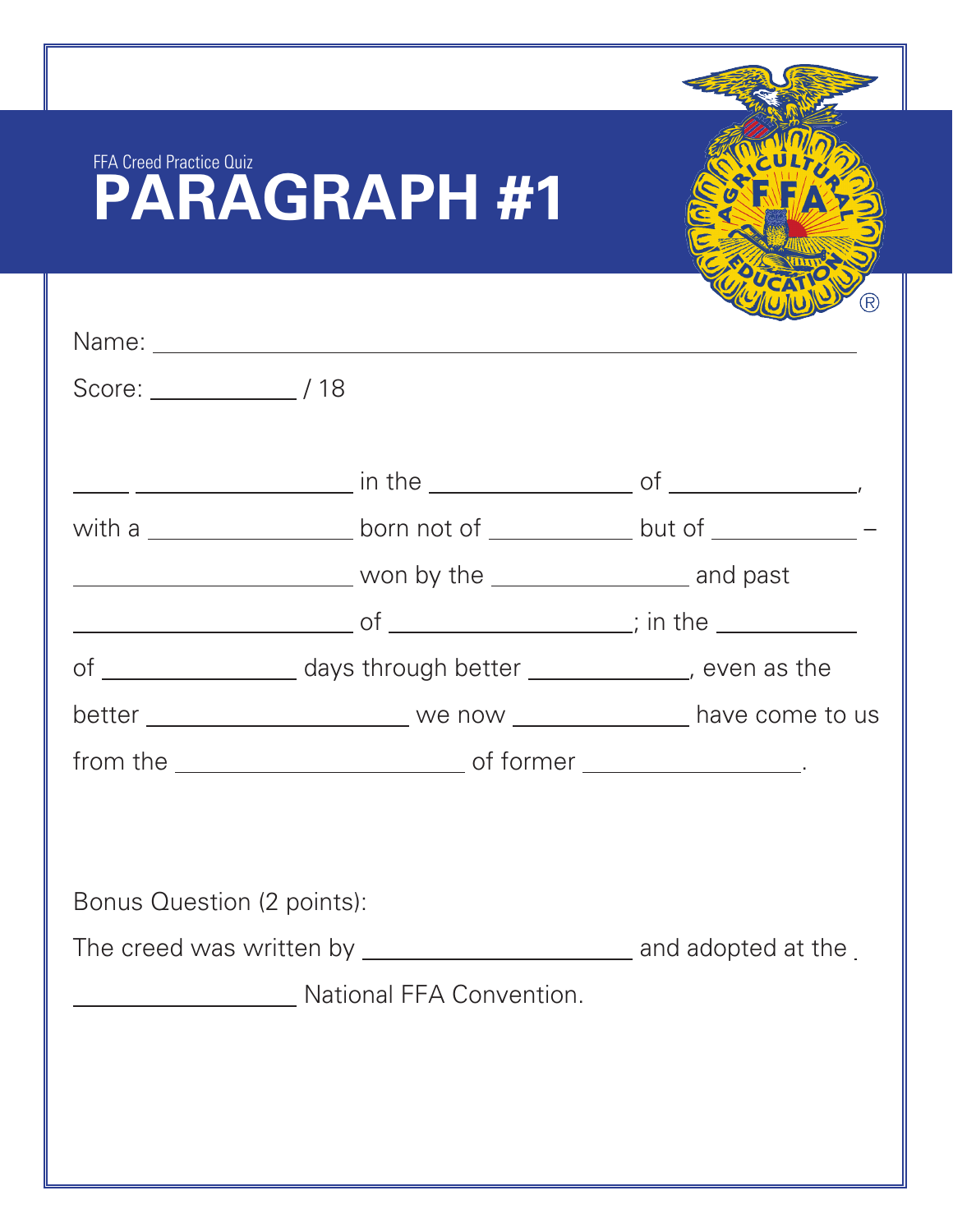| <b>FFA Creed Practice Quiz</b><br><b>PARAGRAPH #2</b>                            |    |
|----------------------------------------------------------------------------------|----|
|                                                                                  | R) |
|                                                                                  |    |
|                                                                                  |    |
| _____ ______________________that to _____________ and ___________ on a good      |    |
| ________________________, or to be _________________ in other __________________ |    |
| pursuits, is _______________________ as well as ___________________; for I       |    |
|                                                                                  |    |
| life and ________ an ____________________ fondness for those ________            |    |
| which, even in hours of __________________, I cannot                             |    |
|                                                                                  |    |
|                                                                                  |    |
|                                                                                  |    |
| Bonus Question (2 points):                                                       |    |
|                                                                                  |    |
| Conventions.                                                                     |    |
|                                                                                  |    |
|                                                                                  |    |
|                                                                                  |    |
|                                                                                  |    |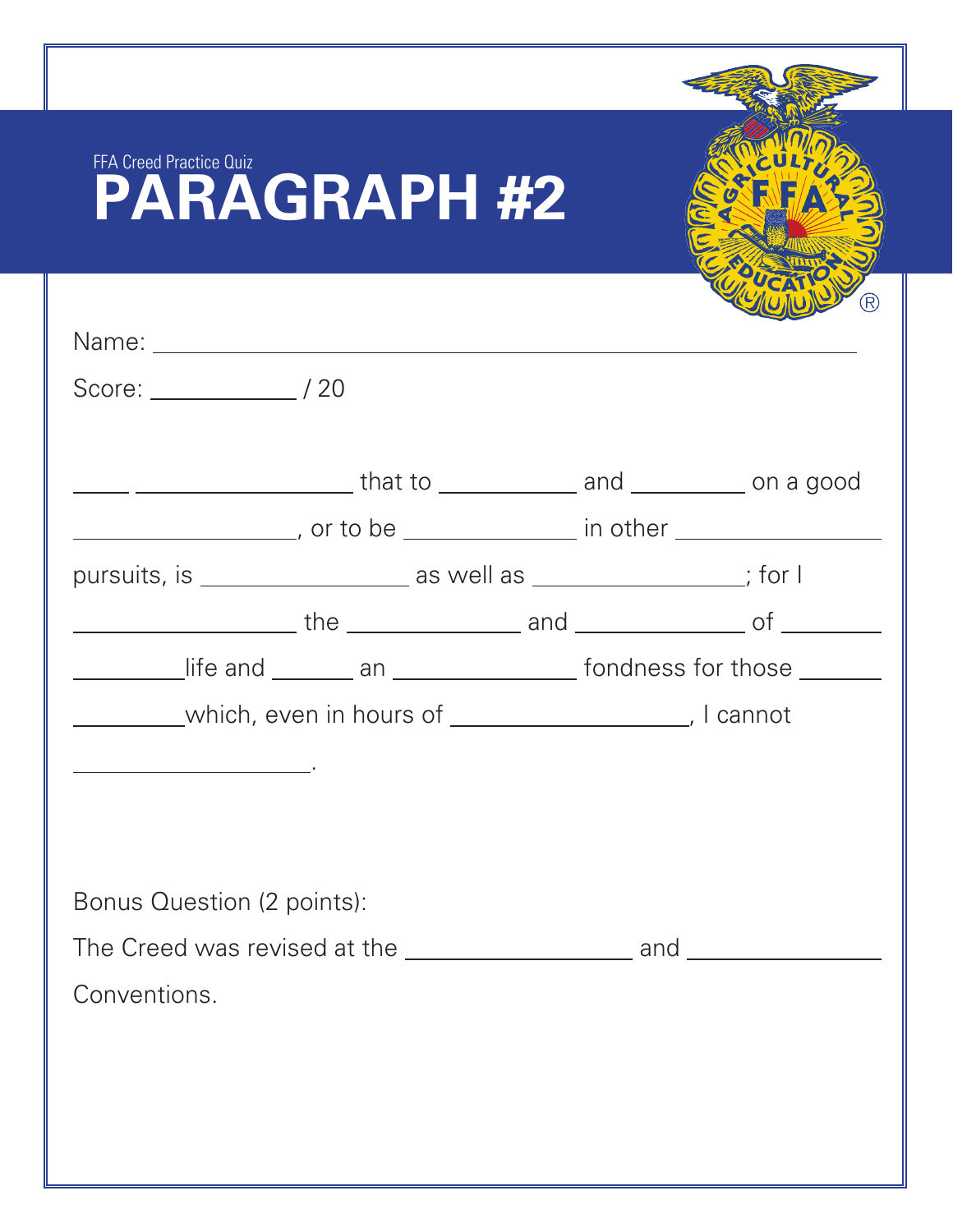| FFA Creed Practice Quiz<br><b>PARAGRAPH #3</b> |                                                                                   |
|------------------------------------------------|-----------------------------------------------------------------------------------|
|                                                | (R)                                                                               |
|                                                |                                                                                   |
|                                                |                                                                                   |
|                                                |                                                                                   |
|                                                | and respect from others. I __________________ in my ____________________________  |
|                                                | to work ______________________ and think _________________, with such __________  |
|                                                | ___________________ and skill as I can ____________________, and in the _________ |
|                                                | of __________________________ agriculturists to ________________our own and the   |
|                                                |                                                                                   |
| the product of our ___________________.        |                                                                                   |
|                                                |                                                                                   |
|                                                |                                                                                   |
| Bonus Question (2 points):                     |                                                                                   |
|                                                |                                                                                   |
|                                                |                                                                                   |
|                                                |                                                                                   |
|                                                |                                                                                   |
|                                                |                                                                                   |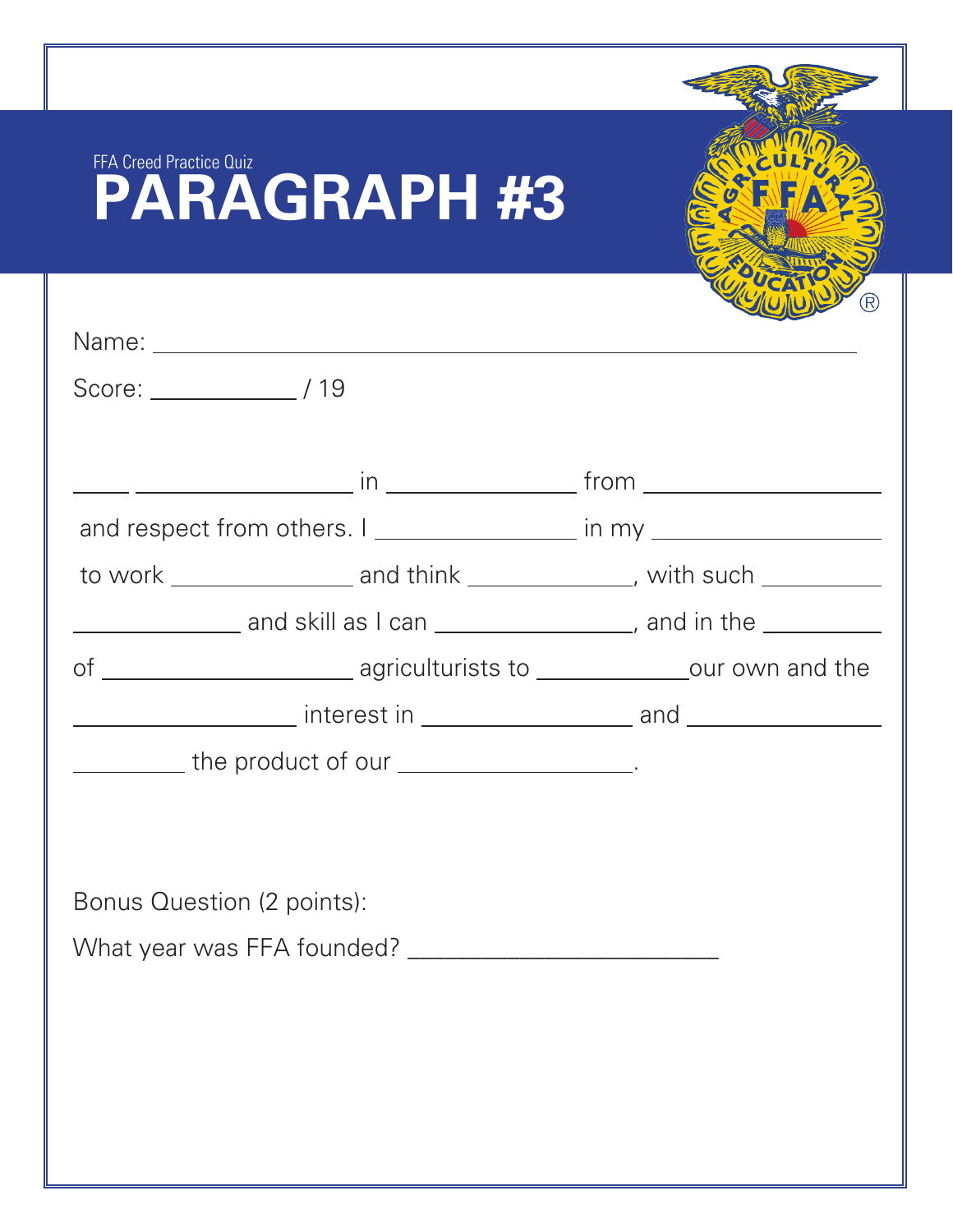| FFA Creed Practice Quiz             | <b>PARAGRAPH #4</b>                                                              |  |  |
|-------------------------------------|----------------------------------------------------------------------------------|--|--|
|                                     |                                                                                  |  |  |
|                                     |                                                                                  |  |  |
|                                     |                                                                                  |  |  |
|                                     |                                                                                  |  |  |
|                                     |                                                                                  |  |  |
|                                     | and more power in _______________; in the life _________________________________ |  |  |
|                                     |                                                                                  |  |  |
|                                     | - for _________________ as well as ____________; in less ______________for _____ |  |  |
|                                     | and more of it when _____________; in being ______________;                      |  |  |
|                                     | myself and ________________________ square with those whose ____________________ |  |  |
| depends _______________________ me. |                                                                                  |  |  |
|                                     |                                                                                  |  |  |
| Bonus Questions (2 points):         |                                                                                  |  |  |
|                                     |                                                                                  |  |  |
|                                     |                                                                                  |  |  |
|                                     |                                                                                  |  |  |
|                                     |                                                                                  |  |  |
|                                     |                                                                                  |  |  |
|                                     |                                                                                  |  |  |
|                                     |                                                                                  |  |  |